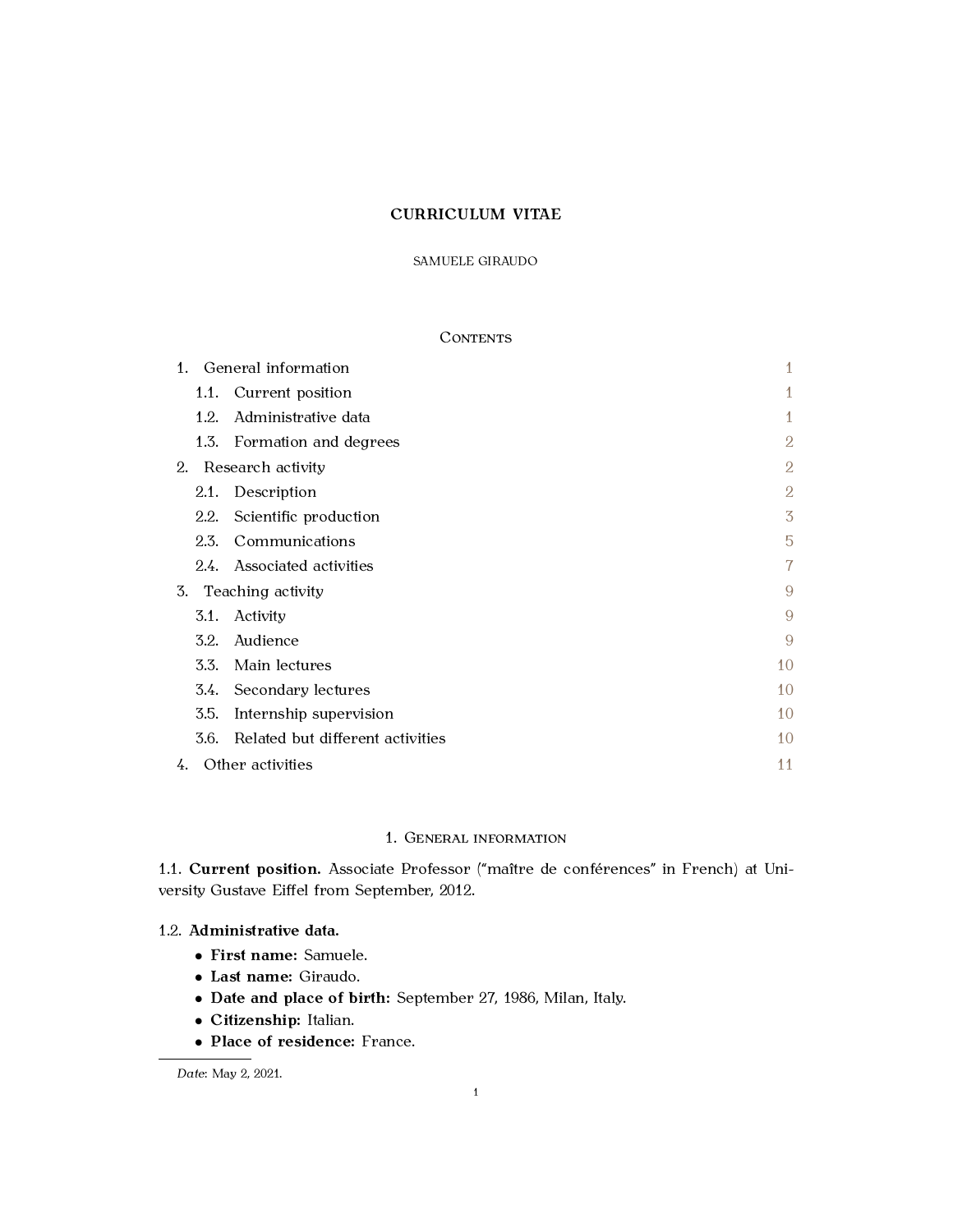- *•* **Professional address:** Bureau 4B162, bâtiment Copernic, Université Gustave Eiffel 5 bd Descartes, Champs-sur-Marne, 77454, Marne-la-Vallée cedex 2, France.
- *•* **Phone number:** +336 49 60 32 40
- *•* **Email address:** [samuele.giraudo@u-pem.fr](mailto:samuele.giraudo@u-pem.fr)
- *•* **Webpage:** <https://igm.univ-mlv.fr/~giraudo>

### <span id="page-1-0"></span>1.3. **Formation and degrees.**

- 2017. Habilitation thesis ("Habilitation à diriger les recherches" in French), université Paris-Est Marne-la-Vallée.
	- **–** *Thesis title:* Operads in algebraic combinatorics.
	- **–** *Guarantor:* Jean-Yves Thibon.
	- **–** *Reviewers:* Pierre-Louis Curien, Loïc Foissy, and Dominique Manchon.
	- **–** *Examiners:* Frédéric Chapoton (jury president), Alessandra Frabetti, Florent Hivert, and Jean-Gabriel Luque.
	- **–** *Host laboratory:* LIGM.
	- **–** *Defended on:* December 4, 2017.
- *•* **2009–2011.** PhD in computer science, université Paris-Est Marne-la-Vallée.
	- **–** *Thesis title:* Combinatoire algébrique des arbres.
	- **–** *Advisors:* Florent Hivert and Jean-Christophe Novelli.
	- **–** *Reviewers:* Frédéric Chapoton, Sylvie Corteel, and Nathan Reading.
	- **–** *Examiners:* Cyril Nicaud, Gilles Schaeffer, and Xavier Gérard Viennot (jury president).
	- **–** *Host laboratory:* LIGM.
	- **–** *Defended on:* December 8, 2011.
- *•* **2007–2009.** Master in computer science, université de Rouen.
	- **–** *Thesis title:* Les arbres équilibrés dans l'ordre de Tamari.
	- **–** *Advisor:* Florent Hivert.
	- **–** *Host laboratory:* LITIS.
	- **–** *Defended on:* July 6, 2009.
- *•* **2004–2007.** Bachelor in computer science, université de Rouen.

## 2. RESEARCH ACTIVITY

<span id="page-1-2"></span><span id="page-1-1"></span>2.1. **Description.** My work fits in the field of algebraic combinatorics. I study combinatorial and algebraic structures involving various sorts combinatorial objects (trees, permutations, words, heaps of pieces, *etc.*). I consider some algebraic structures on these like lattices, Hopf bialgebras, operads, clones, and pros. These structures offer a solid formalism and a promising perspective for the study of combinatorial and algorithmic properties of these objects. For instance, the description of the Hilbert series of algebraic structures allows us to set up, to observe, and to understand better certain counting mechanisms. All of this provides enumerative combinatorics results. In addition, I am interested in algorithms to study these algebraic structures (computations of minimal generating families, nontrivial relations between generators, dimensions, symmetries, *etc.*). One of the key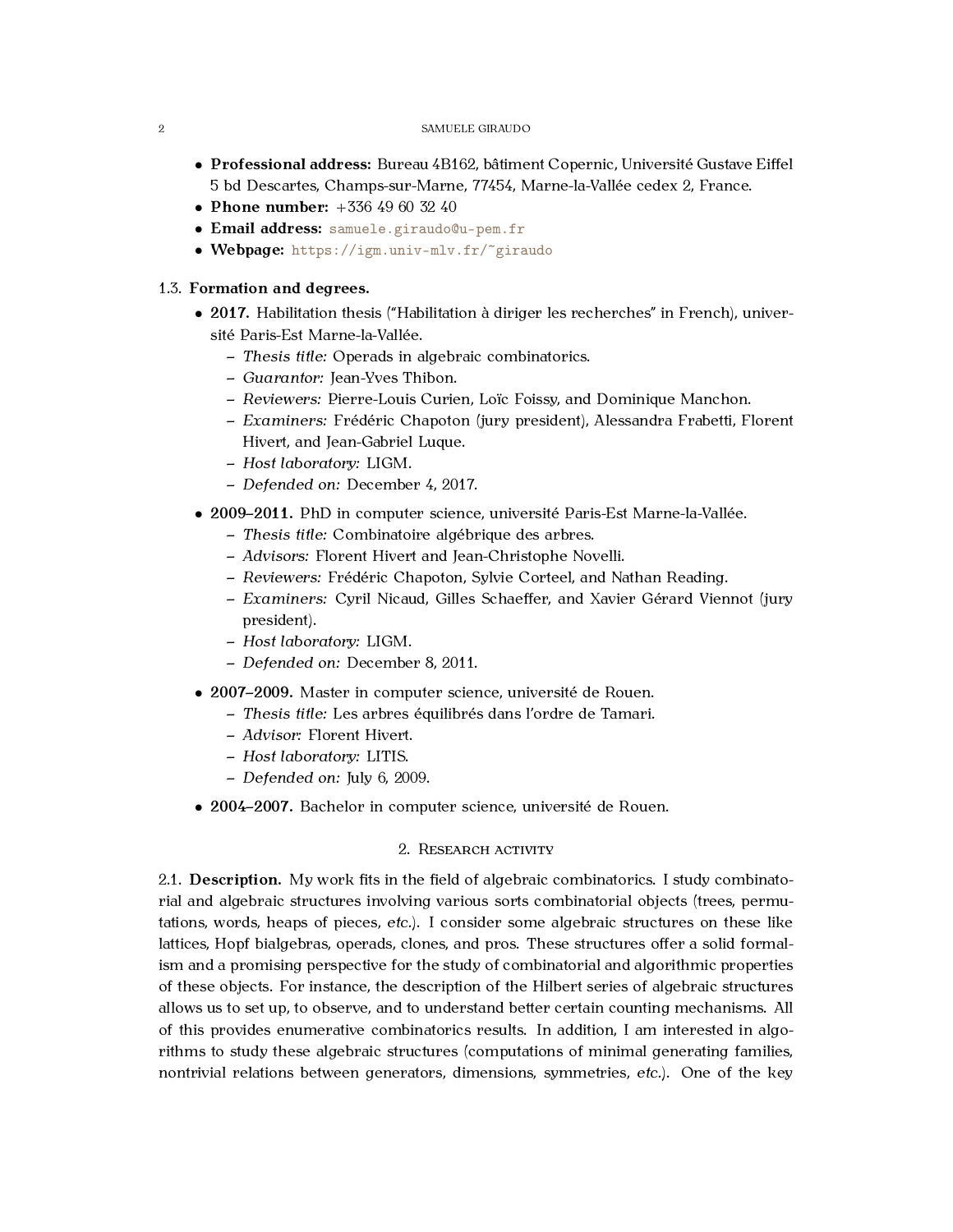tools to tackle these problems is to consider rewrite systems on combinatorial objects and their related algorithms. Finally, I also try to understand the existing relationships between models of computation (such as *λ*-calculus, combinatory logic, and term rewrite systems) and algebraic and combinatorial structures.

*Key words.* Combinatorics; Algebraic combinatorics; Enumerative combinatorics; Algorithmics; Permutation; Tree; Generating series; Formal power series; Rewrite system; Hopf bialgebra; Operad; Clone; Pro; Model of computation.

#### <span id="page-2-0"></span>2.2. **Scientific production.**

#### 2.2.1. *Books.*

1. S. Giraudo. *Nonsymmetric Operads in Combinatorics*, Springer Nature Switzerland AG, viii+172 pages, 2018.

#### 2.2.2. *Journal papers.*

- 1. S. Giraudo. Duality of graded graphs through operads. *Annals of Combinatorics*, 2021.
- 2. S. Giraudo. Operads of decorated cliques I: Construction and quotients. *Séminaire Lotharingien de Combinatoire*, B79g, 2020.
- 3. S. Giraudo. Tree series and pattern avoidance in syntax trees. *Journal of Combinatorial Theory*, Series A, 176, 2020.
- 4. S. Giraudo. Colored operads, series on colored operads, and combinatorial generating systems. *Discrete Mathematics*, 342, Issue 6, 1624–1657, 2019.
- 5. C. Chenavier, C. Cordero, S. Giraudo. Quotients of the magmatic operad: lattice structures and convergent rewrite systems. *Experimental Mathematics*, 2019.
- 6. S. Giraudo, S. Vialette. Algorithmic and algebraic aspects of unshuffling permutations. *Theoretical Computer Science*, 729, 20–41, 2018.
- 7. J.-P. Bultel, S. Giraudo. Combinatorial Hopf algebras from PROs. *Journal of Algebraic Combinatorics*, 44(2), 455–493, 2016.
- 8. S. Giraudo. Operads from posets and Koszul duality. *European Journal of Combinatorics*, 56C, 1–32, 2016.
- 9. S. Giraudo. Pluriassociative algebras II: The polydendriform operad and related operads. *Advances in Applied Mathematics*, 77, 43–85, 2016.
- 10. S. Giraudo. Pluriassociative algebras I: The pluriassociative operad. *Advances in Applied Mathematics*, 77, 1–42, 2016.
- 11. S. Giraudo, J.-G. Luque, L. Mignot, F. Nicart. Operads, quasiorders, and regular languages. *Advances in Applied Mathematics*, 75, 56–93, 2016.
- 12. H. Cheballah, S. Giraudo, R. Maurice. Hopf algebra structure on packed square matrices. *Journal of Combinatorial Theory, Series A*, 133, 139–182, 2015.
- 13. S. Giraudo. Combinatorial operads from monoids. *Journal of Algebraic Combinatorics*, 41, Issue 2, 493–538, 2015.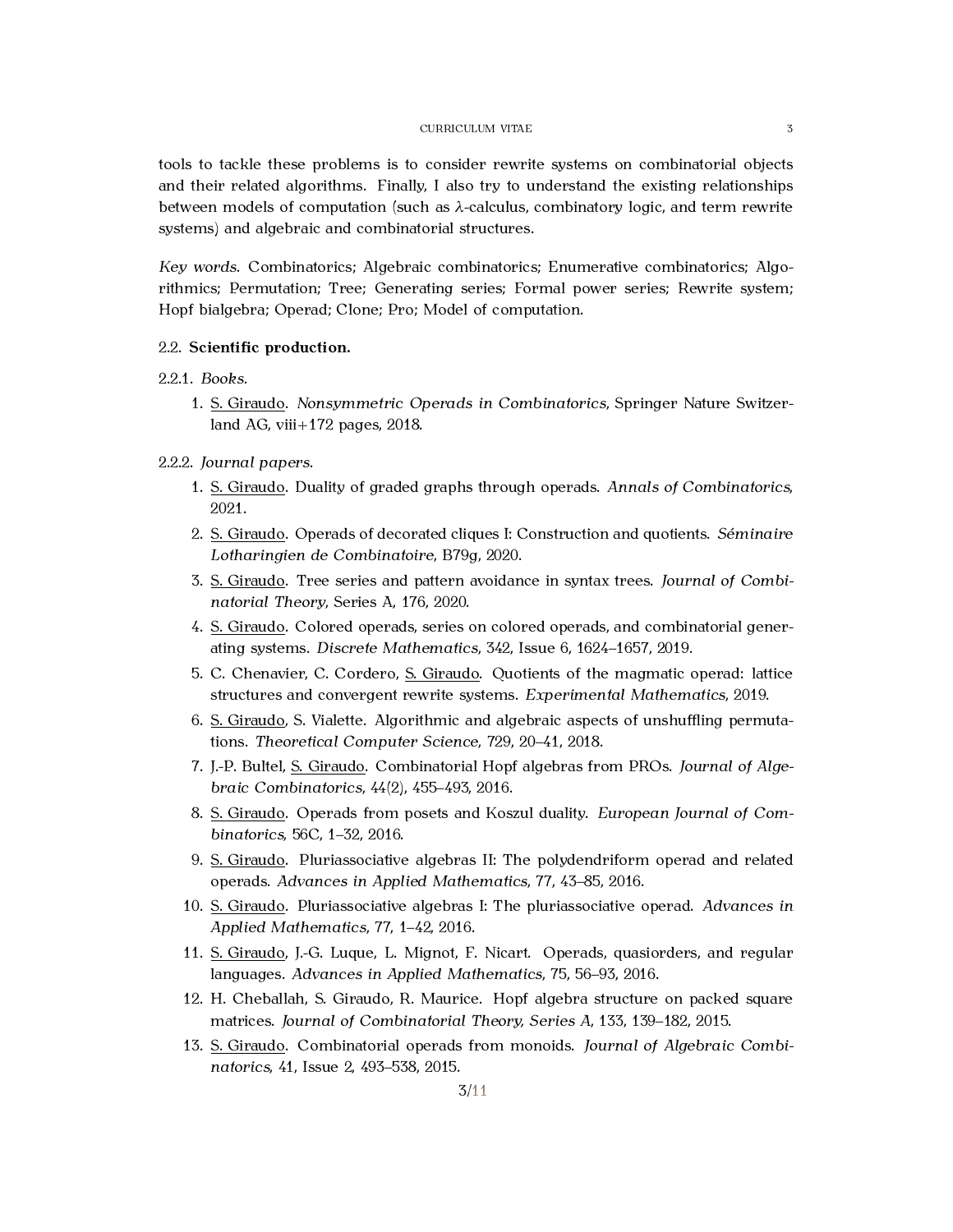- 14. F. Chapoton, S. Giraudo. Enveloping operads and bicoloured noncrossing configurations. *Experimental Mathematics*, 23, Issue 3, 332–349, 2014.
- 15. S. Giraudo. Construction d'opérades ensemblistes à partir de monoïdes. *Comptes-Rendus de l'Académie des Sciences*, 350, Issue 11-12, 549–552, 2012.
- 16. S. Giraudo. Algebraic and combinatorial structures on pairs of twin binary trees. *Journal of Algebra*, 360, 115–157, 2012.
- 17. S. Giraudo. Intervals of balanced binary trees in the Tamari lattice. *Theoretical Computer Science*, 420, 1–27, 2012.
- 2.2.3. *Conference papers.*
	- 1. L. Bulteau, S. Giraudo, S. Vialette. Disorders and permutations. To appear at *Combinatorial Pattern Matching*, 2021.
	- 2. S. Giraudo. Generation of musical pattern through operads. *Journées d'informatique musicale*, 2020.
	- 3. C. Combe, S. Giraudo. Three interacting families of Fuss-Catalan posets. *Formal Power Series and Algebraic Combinatorics*, *Séminaire Lotharingien de Combinatoire*, 84B.22, 2020.
	- 4. J.-C. Aval, S. Giraudo, T. Karaboghossian, A. Tanasa. Graph insertion operads. *Formal Power Series and Algebraic Combinatorics*, *Séminaire Lotharingien de Combinatoire*, 84B.66, 2020.
	- 5. G. Fertin, S. Giraudo, S. Hamel, S. Vialette. Unshuffling permutations: Trivial bijections and compositions. *Theory and Applications of Models of Computation*, 242–261, 2019.
	- 6. C. Chenavier, C. Cordero, S. Giraudo. Generalizations of the associative operad and convergent rewrite systems. *Higher-Dimensional Rewriting and Algebra*, Preprint no. 143, 2018.
	- 7. S. Giraudo. Combalgebraic structures on decorated cliques. *Formal Power Series and Algebraic Combinatorics*, *Séminaire Lotharingien de Combinatoire*, 78B.15, 2017.
	- 8. S. Giraudo, S. Vialette. Unshuffling Permutations. *Latin American Theoretical Informatics Symposium*, LNCS 9644, 509–521, 2016.
	- 9. S. Giraudo. Constructing combinatorial operads from monoids. *Formal Power Series and Algebraic Combinatorics*, 229–240, 2012.
	- 10. S. Giraudo. Algebraic and combinatorial structures on Baxter permutations. *Formal Power Series and Algebraic Combinatorics*, 387–398, 2011.
	- 11. S. Giraudo. Balanced binary trees in the Tamari lattice. *Formal Power Series and Algebraic Combinatorics*, 596–607, 2010.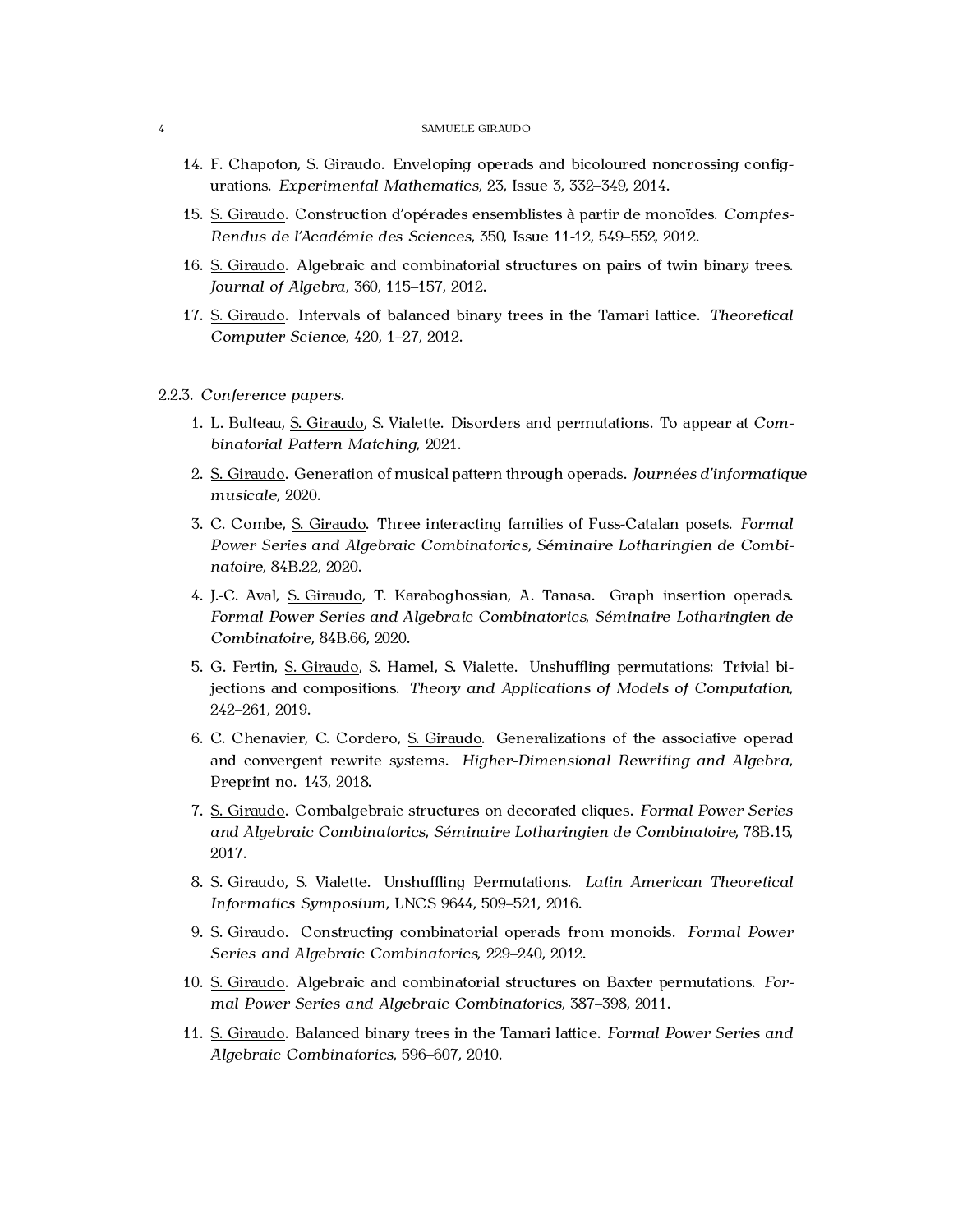#### 2.2.4. *Miscellaneous.*

- 1. S. Giraudo. Operads in algebraic combinatorics. Habilitation thesis ("Habilitation à diriger des recherche" in French), université Paris-Est Marne-la-Vallée, 2017.
- 2. S. Giraudo. Combinatoire algébrique des arbres. PhD thesis, université Paris-Est Marne-la-Vallée, 2011.
- 3. S. Giraudo. Les arbres équilibrés dans l'ordre de Tamari. Master thesis, université de Rouen, 2009.

### 2.2.5. *Pre-publications.*

- 1. L. Bulteau, S. Giraudo, S. Vialette, Disorders and permutations: parity, 2021.
- 2. S. Giraudo. The music box operad: Random generation of musical phrases from patterns, 2021.
- 3. C. Combe, S. Giraudo. Cliff operads: a hierarchy of operads on words, 2020.
- 4. C. Combe, S. Giraudo. Three Fuss-Catalan posets in interaction and their associative algebras, 2020.
- 5. J.-C. Aval, S. Giraudo, T. Karaboghossian, A. Tanasa. Graph operads: general construction and natural extensions of canonical operads, 2020.
- 6. S. Giraudo. Operads of decorated cliques II: Noncrossing cliques, 2018.

# <span id="page-4-0"></span>2.3. **Communications.**

- 2.3.1. *As invited main speaker in conferences.*
	- 1. *Combinatorial operads, rewrite systems, and formal grammars*, July 1, 2019, Computational Logic and Applications, Versailles, France.

#### 2.3.2. *As invited in conferences.*

- 1. *Combinatorial realizations of algebraic structures*, November 5, 2020, Journée opérades LAGA-LIPN 2020, Paris, France, remotely.
- 2. *Some combinatorial structures related to operads*, February 7, 2019, Séminaire Flajolet, IHP, Paris, France.
- 3. *Algebraic structures, series, and enumeration*, April 5, 2018, Journées Nationales 2018 du GDR Informatique Mathématique, Palaiseau, France.
- 4. *Operads, enumeration, and constructions*, September 28, 2017, Discrete Structures Days, Rouen, France.
- 5. *Series on colored operads and combinatorial generation*, January 27, 2016, Workshop Category, Homotopy and Rewriting, Toulouse, France.
- 6. *From PROs to combinatorial Hopf algebras*, September 24, 2013, Journées Trees and graphs, LIPN, Paris, France.
- 7. *Construction d'opérades combinatoires à partir de monoïdes et application aux algèbres de Hopf combinatoires*, February 2, 2012, Journées de Combinatoire de Bordeaux, Bordeaux, France.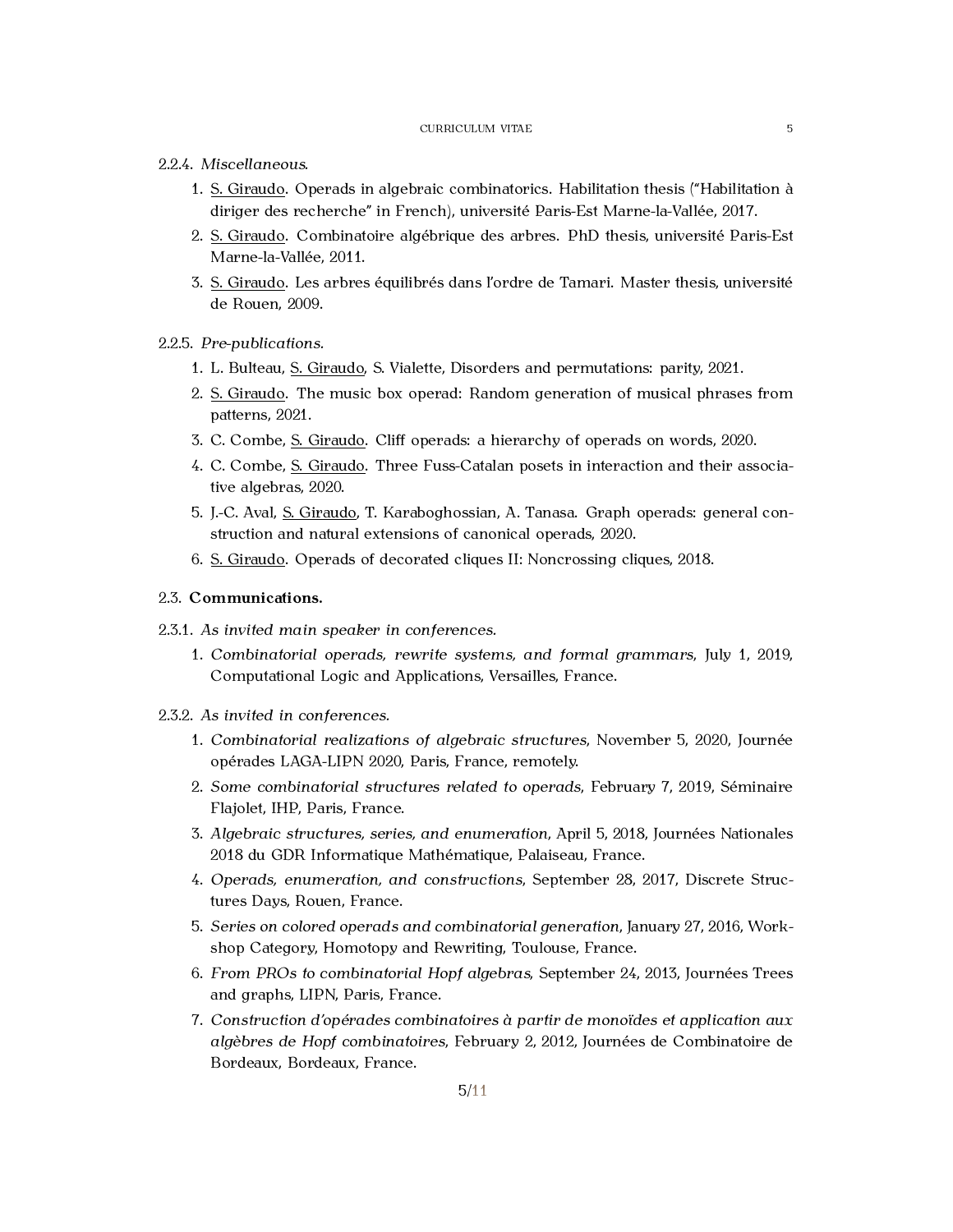### 2.3.3. *In conferences.*

- 1. *Algebraic and combinatorial structures on decorated cliques*, July 2017, Formal Power Series and Algebraic combinatorics, London, United Kingdom.
- 2. *Opérades combinatoire*, June 21, 2017. Journées du GT-CombAlg, LIGM, Paris, France.
- 3. *Unshuffling Permutations*, April 15, 2016, Latin American Theoretical Informatics Symposium 2016, Ensenada, Mexico.
- 4. *Opérades colorées et combinatoire*, June 14, 2013, Journées du GT-CombAlg, LIGM, Paris, France.
- 5. *Constructing combinatorial operads from monoids*, July 31, 2012, Formal Power Series and Algebraic combinatorics, Nagoya, Japan.
- 6. *Algebraic and combinatorial structures on Baxter permutations*, June 2011, Formal Power Series and Algebraic combinatorics, Reykjavik, Iceland.
- 7. *Algebraic and combinatorial structures on Baxter permutations*, March 8, 2011, Séminaire Lotharingien de Combinatoire, Ellwangen, Germany.
- 8. *Balanced binary trees in the Tamari lattice*, August 2010, Formal Power Series and Algebraic combinatorics, San Francisco, United States of America.
- 9. *Construction algébrique sur les objets de Baxter*, June 24, 2010, Journées du GT-CombAlg, LIGM, Paris, France.

### 2.3.4. *In team seminars.*

- 1. *Some combinatorial aspects of combinatory logic*, March 31, LIX, Palaiseau, France, remotely.
- 2. *Interstice operads of words*, February 23, 2021, LIPN, Paris, France, remotely.
- 3. *A hierarchy of operads on words*, February 4, 2021, LMPA, Calais, France, remotely.
- 4. *Associative algebras on cliffs*, April 24, 2020, DI ENS, Paris, France, remotely.
- 5. *Cliff posets and algebras*, April 1, 2020, GREYC, Caen, France, remotely.
- 6. *Pattern avoidance in trees, operads, and enumeration*, September 17, 2019, LIPN, Paris, France.
- 7. *Graded graphs and operads*, February 21, 2019, IRIF, Paris, France.
- 8. *Tree rewriting and enumeration*, September 17, 2018, LaBRI, Bordeaux, France.
- 9. *Opérades, séries formelles et arbres à motifs exclus*, March 29, 2018, LAGA, Paris, France.
- 10. *Séries d'arbres, motifs exclus et opérades*, March 8, 2018, IRIF, Paris, France.
- 11. *Opérades, séries et combinatoire*, January 23, 2018, GREYC, Caen, France.
- 12. *Bigèbres de Hopf combinatoires des pros*, July 5, 2017, LIX, Palaiseau, France.
- 13. *Découpage d'associativité généralisé*, June 15, 2017, IRIF, Paris, France.
- 14. *Grammaires à bourgeons*, June 13, 2017, LIPN, Paris, France.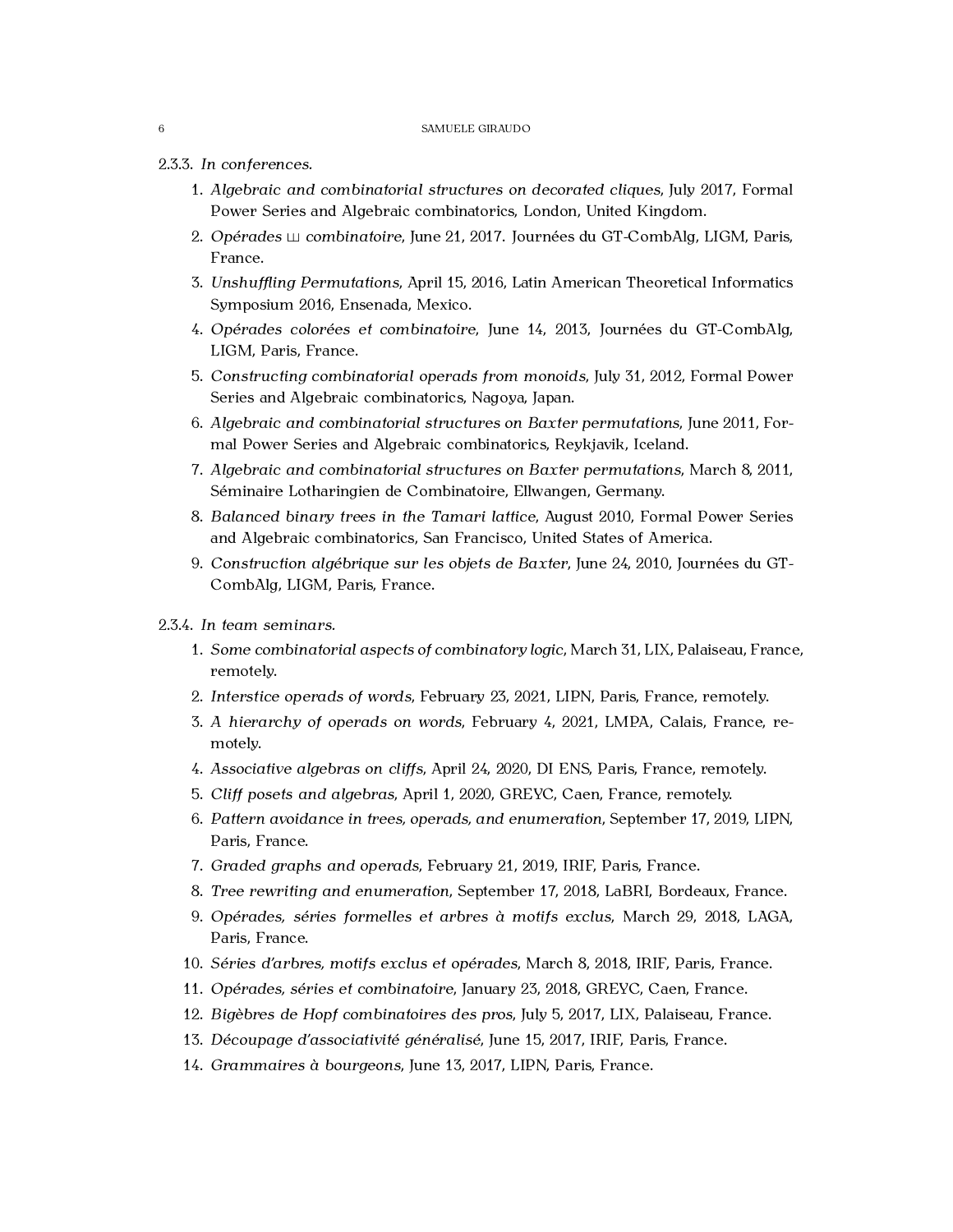- 15. *Opérades des cliques décorées*, June 13, 2017, LIPN, Paris, France.
- 16. *Grammaires et séries d'opérades colorées*, November 17, 2016, LITIS, Rouen, France.
- 17. *Grammaires d'opérades colorées*, February 22, 2016, IRMA, Strasbourg, France.
- 18. *Polydendriform algebras*, January 13, 2015, LIGM, Paris, France.
- 19. *Opérades pluriassociatives et polydendriformes*, May 21, 2014, LIX, Palaiseau, France.
- 20. *Opérades colorées et configurations non croisées bicolorées*, May 23, 2013, LITIS, Rouen, France.
- 21. *Construction of combinatorial operads*, April 20, 2012, Fields Institute, Toronto, Canada.
- 22. *L'opérade des configurations non croisées bicolorées*, April 4, 2012, LaCIM, Montréal, Canada.
- 23. *Construction d'opérades combinatoires à partir de monoïdes*, November 10, 2011, LaCIM, Montréal, Canada.
- 24. *Les arbres binaires équilibrés dans le treillis de Tamari*, September 29, 2011, LIAFA, Paris, France.
- 25. *Algèbres de Hopf des permutations et des objets de Baxter*, March 1, 2011, LIPN, Paris, France.
- 2.3.5. *Miscellaneous.*
	- 1. CALIMBA*: a language for computer music*, January 21, 2021, Creative Code Paris, France, remotely.
	- 2. *Random generation of musical patterns through operads*, September 19, 2019, Creative Code Paris, France.
	- 3. *Combinatorics, operations, and graded graphs*, February 12, 2019, HCERES evaluation, LIGM, Paris, France.

## <span id="page-6-0"></span>2.4. **Associated activities.**

- 2.4.1. *Stay invitations.*
	- 1. Invitation for one week in April/May 2019 at LaBRI at Bordeaux in France.
	- 2. Invitation for some days in September 2018 at LaBRI at Bordeaux in France.
	- 3. Invitation for three weeks in Apreil 2012 at Fields Institute at Toronto in Canada.
	- 4. Invitation for two weeks in March/April 2012 at LaCIM at Montréal in Canada.
	- 5. Invitation for one week in February 2012 at Institut Camille Jordan at Lyon in France.
	- 6. Invitation for two weeks in January/February 2012 ("Invité Junior") at LaBRI at Bordeaux in France.
	- 7. Invitation for two weeks in November 2011 at LaCIM at Montréal in Canada.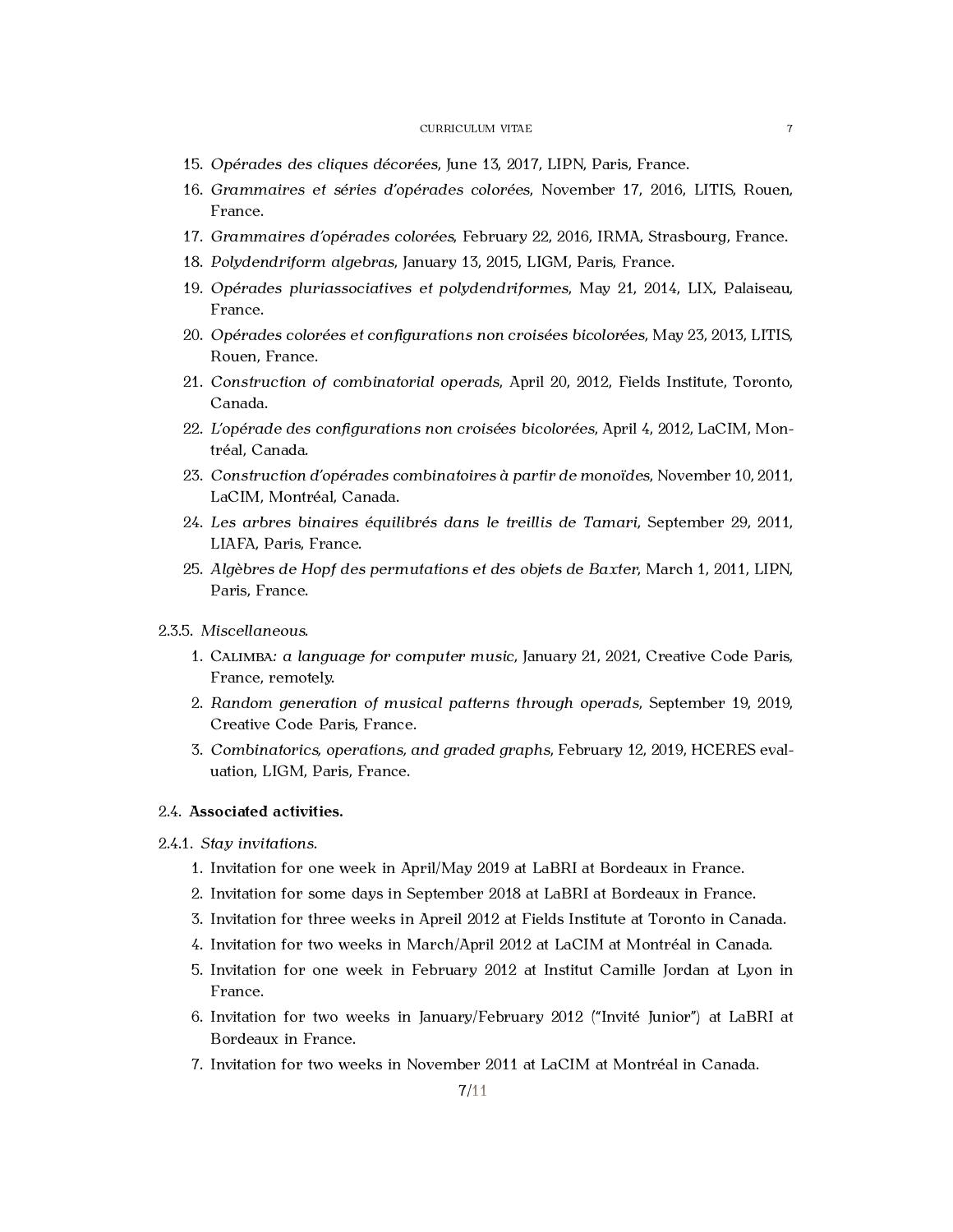#### 2.4.2. *PhD supervision.*

- 1. Christophe Cordero (co-supervised with Jean-Christophe Novelli), from September 2016 to December 2019.
- 2.4.3. *Other research supervisions.*
	- 1. Master 1 thesis on configurations of chords, Lilian Berruet, 2021.
	- 2. Master 2 thesis on combinatorics of stammering tableaux, Bishal Deb, 2019.
	- 3. Master 2 thesis on operads and parking functions, Ricardo Rojas-Echenique, 2018.
	- 4. Master 2 thesis on operads of permutations, Tina Malalanirainy, 2016.
	- 5. Master 1 thesis on rook placements and perfect matchings, Quentin Campos, 2015.

#### 2.4.4. *Participation on habilitation juries.*

1. Examiner of the habilitation of Ludovic Mignot, December 2020.

## 2.4.5. *Participation on PhD juries.*

- 1. Examiner of the PhD of Edwin Hamel-de le court, December 2020.
- 2. Participation as co-adviser of the PhD of Christophe Cordero, December 2019.
- 3. Examiner of the PhD of Zakaria Chemli, March 2017.

### 2.4.6. *Reviewing activity.*

- 1. For the journal *Symmetry, Integrability and Geometry: Methods and Applications*, in 2021 (in progress);
- 2. For the journal *Discrete Mathematics*, in 2021 (in progress);
- 3. For the conference *International Symposium on Symbolic and Algebraic Computation* (two times), in 2021;
- 4. For the journal *Séminaire Lotharingien de Combinatoire* in 2020.
- 5. For the journal *Logical Methods in Computer Science* in 2019.
- 6. For the journal *Linear and Multilinear Algebra* in 2018.
- 7. For the journal *Journal of Pure and Applied Algebra* in 2018.
- 8. For the journal *Journal of Combinatorial Theory, Series A* in 2017.
- 9. For the journal *Journal of Algebra* in 2017.
- 10. For the journal *Journal of Algebraic Combinatorics* in 2016.
- 11. For the journal *RAIRO Theoretical Informatics and Applications* in 2015.
- 12. For the journal *Journal of Combinatorial Theory, Series A* in 2015.
- 13. For *Mathematical Reviews* (two times) in 2015.
- 14. For the journal *Séminaire Lotharingien de Combinatoire* in 2015.
- 15. For the journal *Discrete Mathematics* in 2015.
- 16. For the journal *Journal of Combinatorial Mathematics and Combinatorial Computing* in 2014.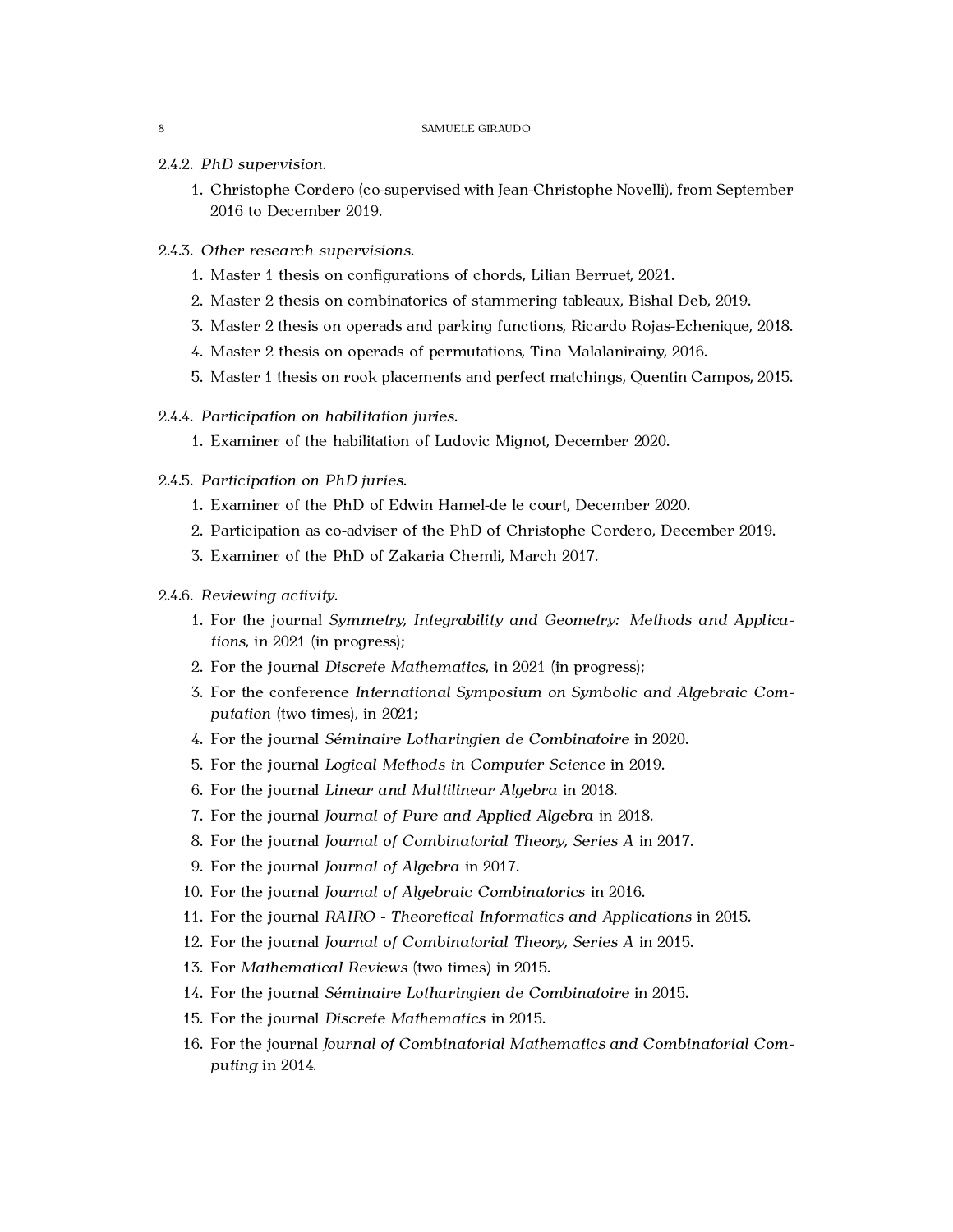- 17. For the journal *Journal of Combinatorial Theory, Series A* in 2014.
- 18. For the journal *Discrete Mathematics* in 2013.
- 19. For the journal *Séminaire Lotharingien de Combinatoire* in 2013.
- 2.4.7. *Project participation.*
	- 1. From 2021, member of the ANR "**C**ombinatoire **A**lgébrique, **R**enormalisation, **P**robabilités **L**ibres et **O**pérades" (CARPLO).
	- 2. From 2019, member of the ANR "**Al**gebraic **Co**mbinatorics of **H**ikes **O**n **L**attices" (ALCOHOL).
	- 3. In 2019–2020, member of the DIM-RSFI "**S**pecies and **O**perads in **C**ombinatorics and **S**emantics" (SOCS).
	- 4. In 2018–2019, member of the DIM-RFSI about "**P**olynômes d'**E**hrhart des **a**ssociaèdre**s**" (PEAS).
- 2.4.8. *Organization of scientific events.*
	- 1. Conference "Species and Operads in Combinatorics and Semantics 2020", [https://](https://www.irif.fr/~socs2020) [www.irif.fr/~socs2020](https://www.irif.fr/~socs2020), December 10 and 11, 2020, co-organized with B. Delcroix-Oger, M. Josuat-Vergès, and C. Tasson.
- 2.4.9. *Software realizations.*
	- 1. *Calimba*, 2020–2021. A programming language to create music based on the theory of operads and clones. Page of the project: [https://github.com/SamueleGiraud](https://github.com/SamueleGiraudo/Calimba)o/ [Calimba](https://github.com/SamueleGiraudo/Calimba).
	- 2. *Bud Music Box*, 2019–2021. A tool to generate random music from short patterns using operads, colored operads, and bud generating systems. Page of the project: <https://github.com/SamueleGiraudo/Bud-Music-Box>.

# 3. TEACHING ACTIVITY

<span id="page-8-1"></span><span id="page-8-0"></span>3.1. **Activity.** I teach various fields of computer science from 2009. I have taught for about 700 h of lectures and 1100 h of exercise sessions.

- <span id="page-8-2"></span>3.2. **Audience.** My audience is mainly composed of
	- *•* Students of Bachelor in Mathematics and Computer science.
	- *•* Students of Master of Computer Science.
	- Students of engineering schools.
	- *•* Students for a DUT ("Diplôme universitaire de technologie" in French), which is a kind of shorter bachelor, in only 2 years, intended to work in companies).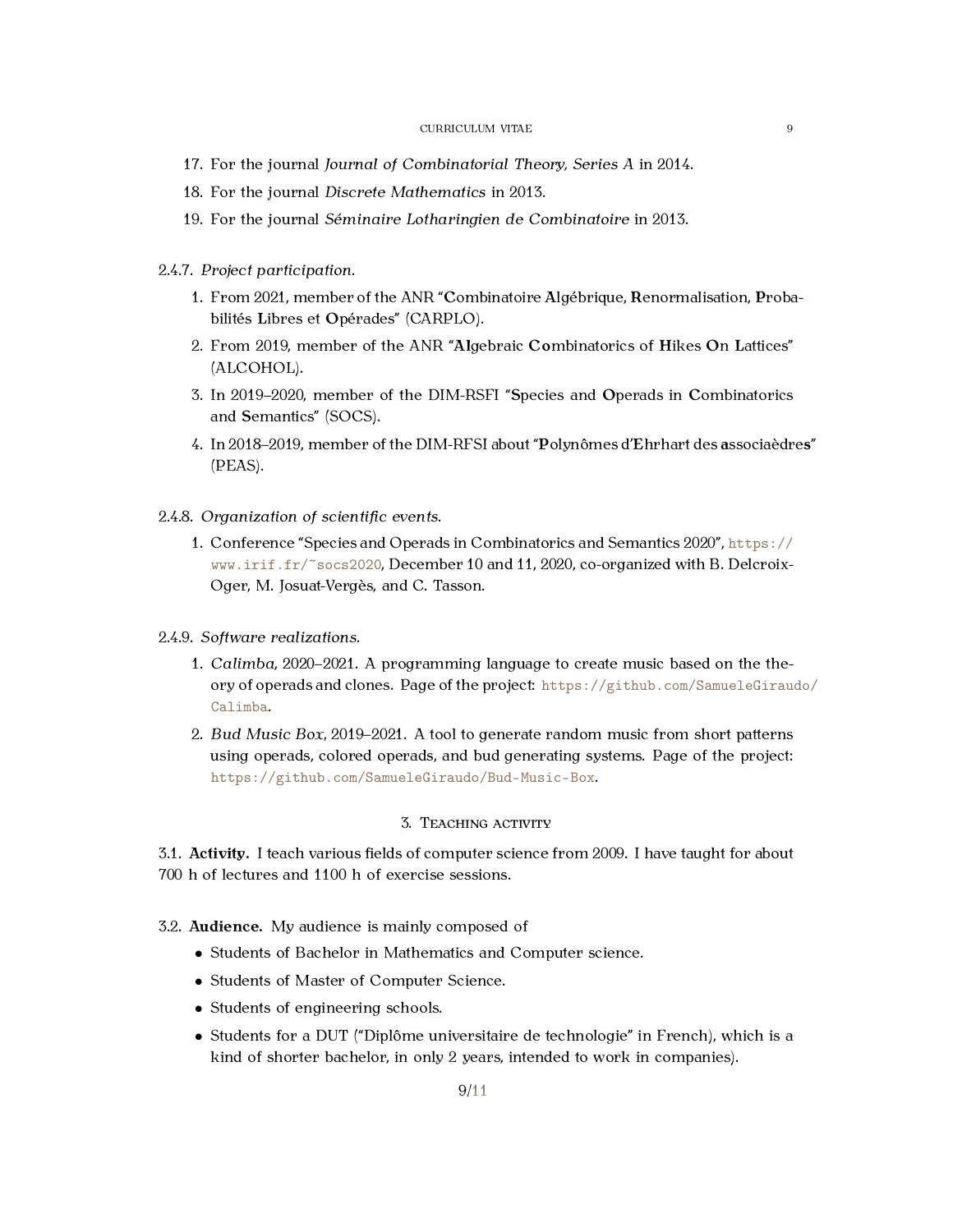<span id="page-9-0"></span>3.3. **Main lectures.** The main modules I teach and for which I am the responsible are the following.

- *•* Imperative programming in C language, from 2012.
- *•* Functional programming in CAML language, from 2013.
- Discrete mathematics, from 2012.
- *•* Architecture of computers, from 2011.
- *•* Algebraic combinatorics and operads, from 2015.
- <span id="page-9-1"></span>3.4. **Secondary lectures.** I intervene also in the teaching of the following.
	- *•* Zététique, a french word standing for the scientific method and the critical thinking, from 2017.
	- Various topic that are part of computer science: programming PyTHON, programming in JAVA, algorithms, graphs, automata and languages, and logic.
- <span id="page-9-2"></span>3.5. **Internship supervision.** Here is the list of the student internships I have supervised.
	- *•* Two TER ("Travail encadré de recherche" en French) in the third year of bachelor degree in computer science in 2020–2021.
	- One tutored project in the second year of DUT in computer science in 2020–2021.
	- *•* Two TER in the third year of bachelor degree in computer science in 2018–2019.
	- *•* Two tutored projects in the second year of DUT in computer science in 2018–2019.
	- One tutored project in the second year of DUT in computer science in 2016–2017.
	- *•* Two TER in the third year of bachelor degree in computer science in 2016–2017.
	- *•* Three TER in the third year of bachelor degree in computer science in 2014–2015.
	- One TER in the third year of bachelor degree in computer science in 2013–2014.

I have been an academic referent of

- *•* three students of first year of bachelor degree in 2020–2021.
- *•* a student of first year of Master in 2020–2021.
- *•* a student of second year of Master in 2020–2021.
- *•* a student of second year of Master in 2019–2020.

# <span id="page-9-3"></span>3.6. **Related but different activities.**

- Participation in the open days of the Université Gustave Eiffel, for the presentation of the bachelor degree in computer science in 2021, remotely.
- *•* **September 2020–now:** In charge of the third year of the bachelor of computer science at Université Gustave Eiffel.
- *•* **April 2019–now:** In charge of the computer science reference ("responsable de mention" in French) in the bachelor of Mathematics and Computer science at Université Gustave Eiffel.